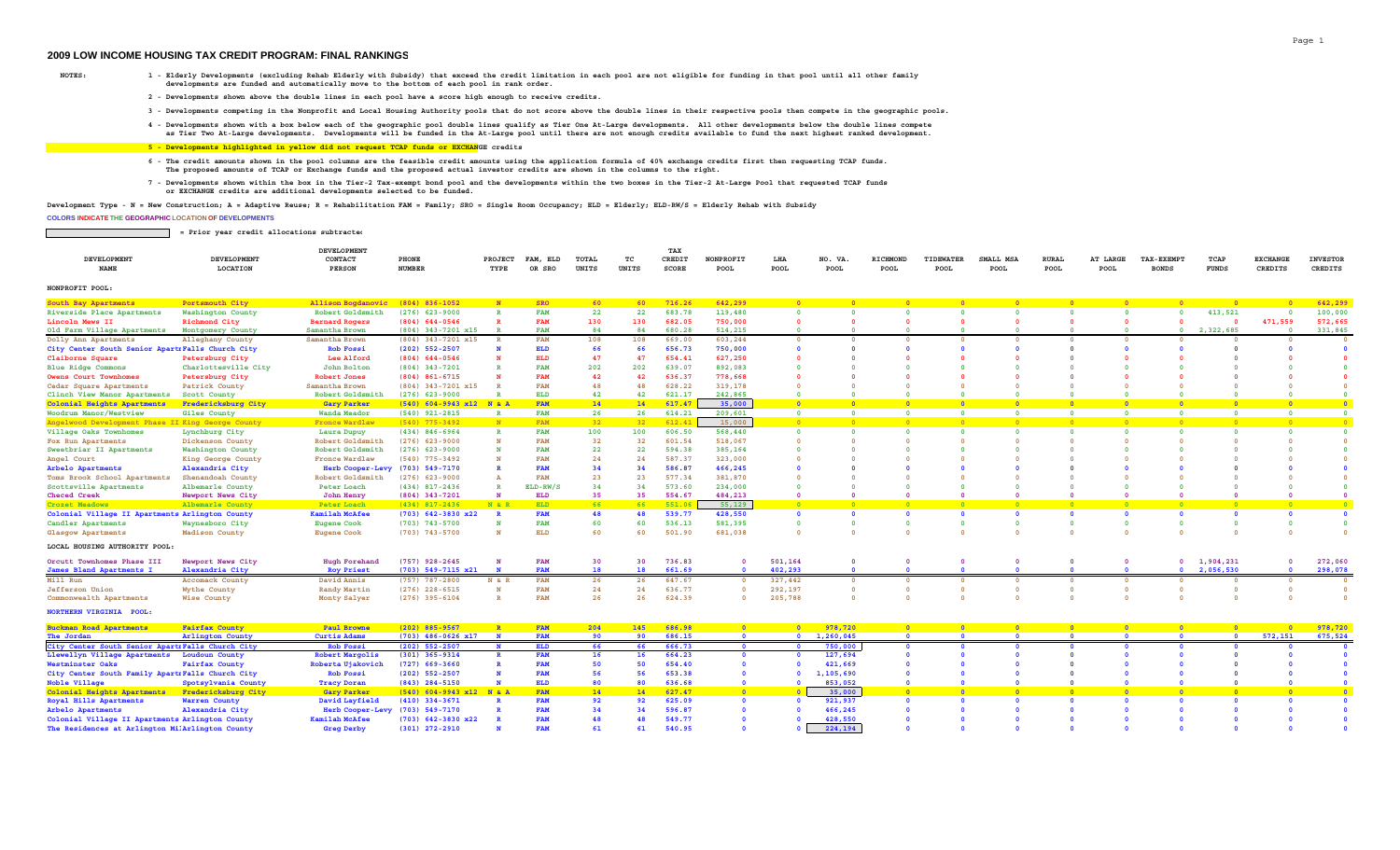| DEVELOPMENT<br>NAME                                     | DEVELOPMENT<br>LOCATION                | DEVELOPMENT<br><b>CONTACT</b><br><b>PERSON</b> | PHONE<br><b>NUMBER</b>                 | <b>PROJECT</b><br>TYPE | FAM, ELD<br>OR SRO       | TOTAL<br>UNITS | тc<br>UNITS | TAX<br>CREDIT<br>SCORE | NONPROFIT<br>POOL | LHA<br>POOL | NO. VA.<br>POOL | RICHMOND<br>POOL   | TIDEWATER<br>POOL        | SMALL MSA<br>POOL  | <b>RURAL</b><br>POOL    | AT LARGE<br>POOL | <b>TAX-EXEMPT</b><br><b>BONDS</b> | TCAP<br>FUNDS | <b>EXCHANGE</b><br>CREDITS | <b>INVESTOR</b><br>CREDITS |
|---------------------------------------------------------|----------------------------------------|------------------------------------------------|----------------------------------------|------------------------|--------------------------|----------------|-------------|------------------------|-------------------|-------------|-----------------|--------------------|--------------------------|--------------------|-------------------------|------------------|-----------------------------------|---------------|----------------------------|----------------------------|
| RICHMOND POOL:                                          |                                        |                                                |                                        |                        |                          |                |             |                        |                   |             |                 |                    |                          |                    |                         |                  |                                   |               |                            |                            |
|                                                         |                                        |                                                |                                        |                        |                          |                |             |                        |                   |             |                 |                    |                          |                    |                         |                  |                                   |               |                            |                            |
| Coventry Gardens Apartments<br>Newman Village Apartmens | Henrico County<br>Richmond City        | Kevin Orth<br>Matthew Finkle                   | $(401)$ 553-2002<br>$(212)$ 801-1073   |                        | <b>FAM</b><br>FAM        | 176<br>99      | 176<br>99   | 727.78<br>708.93       |                   |             |                 | 969,893<br>597,705 |                          |                    |                         |                  |                                   |               | 474,089<br>288,712         | 620,025<br>409,090         |
| uirthouse Lane II Apartments, Caroline Count            |                                        | Robert Margolis                                | $(301)$ $365 - 9314$                   |                        | RT.D-RM                  | 24             | 24          | <b>688.76</b>          |                   |             |                 | 155.901            |                          |                    |                         |                  |                                   |               |                            | 155.905                    |
| <b>Fairhills Apartments</b>                             | Richmond City                          | Gilbert Winn                                   | $(617)$ 742-4500                       | $\mathbf{R}$           | <b>FAM</b>               | 222            | 222         | 671.53                 |                   |             |                 | 1,652,512          | $\Omega$                 |                    |                         |                  |                                   |               |                            |                            |
| Claiborne Square                                        | Petersburg City                        | Lee Alford                                     | $(804) 644 - 0546$                     |                        | <b>ELD</b>               | 47             | 47          | 654.41                 |                   |             |                 | 627,250            |                          |                    |                         |                  |                                   |               |                            |                            |
| Owens Court Townhomes                                   | Petersburg City                        | <b>Robert Jones</b>                            | $(804)$ 861-6715                       |                        | FAM                      | 42             | 42          | 636.37                 |                   |             |                 | 778,668            |                          |                    |                         |                  |                                   |               |                            |                            |
| Colony Village                                          | Chesterfield County                    | Daniel Heatwole                                | $(757)$ 473-8575                       |                        | FAM                      | 127            | 127         | 627.12                 |                   |             |                 | 1,240,424          |                          |                    |                         |                  |                                   |               |                            |                            |
| Pine Ridge Apartments                                   | Louisa County                          | Adam Stockmaster (301) 365-9314                |                                        | $\mathbf{R}$           | <b>FAM</b>               | 27             | 27          | 626.87                 |                   |             | $\Omega$        | 169,258            |                          |                    |                         |                  |                                   |               |                            |                            |
| <b>Meadow Creek Apartments</b>                          | Richmond City                          | <b>John August</b>                             | $(804)$ 344-7095                       | <b>R</b>               | FAM                      | 144            | 144         | 560.67                 |                   |             |                 | 494,363            | $\overline{\phantom{a}}$ |                    |                         |                  |                                   |               |                            | - 0                        |
| <b>Edgar Love Apartments</b>                            | Petersburg City                        | <b>Eugene Cook</b>                             | $(703)$ 743-5700                       |                        | FAM                      | 60             | 60          | 507.52                 | $\Omega$          |             | $\Omega$        | 569,994            | $\Omega$                 |                    | $\Omega$                |                  |                                   |               |                            |                            |
| TIDEWATER POOL:                                         |                                        |                                                |                                        |                        |                          |                |             |                        |                   |             |                 |                    |                          |                    |                         |                  |                                   |               |                            |                            |
| <b>Noland Green</b>                                     | Newport News City                      | <b>Bill Scantland</b>                          | $(336)$ $714 - 8920$                   |                        | FAM                      | 60             | 54          | 736.43                 |                   |             |                 |                    | 763,948                  |                    |                         |                  |                                   |               |                            | 763,948                    |
| Clarke Manor                                            | Portsmouth City                        | <b>Kathy Warren</b>                            | $(757)$ 399-5261                       | $\mathbf{N}$           | <b>FAM</b>               | 121            | 121         | 724.30                 | $\Omega$          |             |                 | $\Omega$           | 1,473,043                |                    | $\Omega$                |                  | $\bullet$                         | 5,279,090     | $\Omega$                   | 824,940                    |
| Friendship Village                                      | Virginia Beach City                    | Orlando Artze                                  | $(804)$ 343-7201                       |                        | <b>FAM</b>               | 109            | 109         | 666.53                 |                   |             |                 |                    | 874,993                  |                    | $\Omega$                |                  | $\Omega$                          |               | $\Omega$                   |                            |
| Burnt Ordinary Village Apartmen James City County       |                                        | Adam Stockmas                                  | $(301) 365 - 9314$                     |                        | ELD-RW/                  | 22             | 22          | 666.16                 | - 0               |             | $\overline{0}$  | $\Omega$           | 134,668                  | <b>n</b>           | - 0                     |                  | $\sqrt{2}$                        | <b>DO</b>     | $\sqrt{2}$                 |                            |
| Twin Canal Village Apartments                           | Virginia Beach City                    | Kevin Orth                                     | $(401)$ 553-2002<br>$(757)$ 499-61661  |                        | <b>FAM</b><br>FAM        | 300<br>240     | 300<br>240  | 659.11<br>658.16       |                   |             |                 |                    | 1,728,991<br>929,982     |                    | $\Omega$                |                  |                                   |               |                            |                            |
| Harbour North Apartments<br>Connie Lane Apartments      | Chesapeake City<br>Virginia Beach City | Carl Hardee<br>Christopher Poulin              | $(207)$ 780-9800 x1                    |                        | FAM                      | 51             | 51          | 655.06                 |                   |             |                 |                    | 705,280                  |                    |                         |                  |                                   |               |                            |                            |
| Southside Garden Apartments                             | Portsmouth City                        | Robert Margolis                                | $(301)$ 365-9314                       |                        | <b>FAM</b>               | 134            | 134         | 654.31                 |                   |             |                 |                    | 1,055,656                |                    |                         |                  |                                   |               |                            |                            |
| London Oaks                                             | Portsmouth City                        | Matthew Finkle                                 | $(212)$ 801-1073                       |                        | <b>FAM</b>               | 296            | 296         | 634.69                 |                   |             |                 |                    | 1,642,439                |                    |                         |                  |                                   |               |                            |                            |
| Campostella Commons Apartments Chesapeake City          |                                        | Carl Hardee                                    | $(757)$ 499-6161                       |                        | <b>FAM</b>               | 132            | 132         | 620.15                 |                   |             |                 |                    | 785,140                  |                    |                         |                  |                                   |               |                            |                            |
| Ruby Brown Apartments                                   | Isle of Wight County                   | <b>Eugene Cook</b>                             | $(703)$ $743 - 5700$                   |                        | ELD                      | 56             | 56          | 619.43                 |                   |             |                 |                    | 508,528                  |                    |                         |                  |                                   |               |                            |                            |
| Oakleaf Forest One                                      | Norfolk City                           | Terri Giuliana                                 | $(757)$ 314-2668                       |                        | FAM                      | 119            | 114         | 618.19                 |                   |             |                 |                    | 1,149,445                |                    |                         |                  |                                   |               |                            |                            |
| Surry Village II Apartments                             | Surry County                           | Adam Stockmaster                               | $(301) 365 - 9314$                     |                        | FAM                      | 32             | 32          | 597.42                 |                   |             |                 |                    | 184,514                  |                    |                         |                  |                                   |               |                            |                            |
| Cricket Hill Apartments                                 | Mathews County                         | Adam Stockmaster                               | $(301)$ 365-9314                       |                        | <b>FAM</b>               | 30             | 30          | 595.69                 |                   |             |                 |                    | 183,222                  |                    |                         |                  |                                   |               |                            |                            |
| Windsor Court II Apartments                             | Isle of Wight County                   | Adam Stockmaster (301) 365-9314                |                                        |                        | FAM                      | 24             | 24          | 594.43                 |                   |             |                 |                    | 130,780                  |                    |                         |                  |                                   |               |                            |                            |
| <b>Belle Hall Apartments</b>                            | Portsmouth City                        | Carl Hardee                                    | $(757)$ 499-6161                       | $\overline{N}$         | FAM                      | 120            | 120         | 588.45                 |                   |             |                 |                    | 152,431                  |                    |                         |                  |                                   |               |                            |                            |
| SLN 5100 Apartments                                     | Newport News City                      | Thomas Johnston                                | $(757)$ 640-2226                       |                        | <b>FAM</b>               | 144            | 144         | 585.58                 |                   |             |                 |                    | 1,589,890                |                    | $\overline{\mathbf{0}}$ |                  | $\Omega$                          |               |                            |                            |
| The Sands Seniors Apartments                            | Virginia Beach City                    | <b>Todd Copeland</b>                           | $(757)$ 473-3706                       |                        | $ELD-RW/3$               | 120            | 120         | 577.38                 |                   |             |                 |                    | 617,625                  |                    |                         |                  |                                   |               |                            |                            |
| Checed Creek                                            | Newport News City                      | John Henry                                     | $(804)$ 343-7201                       |                        | <b>ELD</b>               | 35             | 35          | 554.67                 |                   |             |                 |                    | 484,213                  |                    |                         |                  |                                   |               |                            |                            |
| Whittaker Seniors Apartments                            | Newport News City                      | Bert Purvis                                    | $(757)$ 222-3761                       |                        | <b>ELD</b>               | 70             | 70          | 545.58                 |                   |             |                 |                    | 877,570                  |                    |                         |                  |                                   |               |                            |                            |
| SMALL MSA AND MICROPOLITAN AREA POOL:                   |                                        |                                                |                                        |                        |                          |                |             |                        |                   |             |                 |                    |                          |                    |                         |                  |                                   |               |                            |                            |
| Treesdale Park                                          | Albemarle County                       | William Park                                   | $(434)$ 979-2900                       |                        | <b>FAM</b>               | 88             | 88          | 696.38                 |                   |             |                 |                    | $\mathbf 0$              | 1, 158, 214        |                         |                  |                                   |               | 576,674                    | 680,864                    |
| The Landings at Weyer's Cave                            | Augusta County                         | William Park                                   | $(434)$ 979-2900                       |                        | <b>FAM</b>               | 84             | 84          | 693.55                 |                   |             |                 |                    |                          | 1,011,123          |                         |                  |                                   |               | 557,479                    | 658,201                    |
| Martinsville Lofts                                      | Martinsville City                      | <b>Bill Scantland</b>                          | $(336)$ $714 - 8920$                   | $\mathbf{A}$           | <b>FAM</b>               | 60             | 60          | 693.43                 | $\Omega$          |             | $\Omega$        |                    | $\Omega$                 | 644,588            | $\overline{\mathbf{0}}$ |                  |                                   |               |                            |                            |
| Cameron Lofts                                           | Lynchburg City                         | Andy Rosen                                     | $(919) 622 - 2293$                     | $\mathbb{R}$           | FAM                      | 60             | 60          | 687.21                 |                   |             |                 |                    |                          | 992,615            |                         |                  |                                   |               |                            |                            |
| Forest Hills at Belview                                 | Montgomery County                      | Mark Kinser                                    | $(540)$ 639-1478                       | N                      | <b>FAM</b>               | 70             | 70          | 667.85                 |                   |             |                 |                    | $\Omega$                 | 1, 155, 384        | $\Omega$                |                  |                                   |               |                            |                            |
| Aspen Square Apartments                                 | Tazewell County                        | Gary Ellis                                     | $(704)$ 357-6000                       |                        | ELD-RW/                  | 60             | 60          | 665.08                 |                   |             |                 |                    | $\Omega$                 | 275,066            |                         |                  |                                   |               |                            |                            |
| Waterford Village                                       | Augusta County                         | <b>Tracy Doran</b>                             | $(843)$ 284-5150                       |                        | <b>FAM</b>               | 96             | 96          | 661.57                 |                   |             |                 |                    |                          | 965,822            |                         |                  |                                   |               |                            |                            |
| Danville Family Homes                                   | Danville City                          | <b>Steven Boone</b>                            | $(614)$ 942-2030                       | N                      | <b>FAM</b>               | 40             | 40          | 654.39                 |                   |             |                 |                    |                          | 111,939            |                         |                  |                                   |               |                            |                            |
| Armstrong School Apartments                             | Lynchburg City                         | <b>Bill Scantland</b>                          | $(336)$ 714-8920                       | N & A                  | <b>FAM</b>               | 60             | 60          | 652.03                 |                   |             |                 |                    | $\Omega$                 | 897,215            |                         |                  |                                   |               |                            |                            |
| Amherst Village Apartments                              | Amherst County                         | Adam Stockmaster (301) 365-9314                |                                        | R                      | $ELD-RW/$                | 48             | 48          | 651.79                 |                   |             |                 |                    |                          | 278,145            | $\sqrt{2}$              |                  |                                   |               |                            |                            |
| Timber Ridge Apartments III                             | Lynchburg City                         | Thomas Crowe                                   | $(317) 587 - 0341$                     | N                      | <b>FAM</b>               | 24             | 24          | 651.79                 |                   |             |                 |                    |                          | 332,846            | $\Omega$                |                  |                                   |               |                            |                            |
| Ferncliff South Apartments                              | Roanoke City                           | Matthew Finkle                                 | $(212) 801 - 1073$<br>$(804)$ 343-7201 |                        | <b>FAM</b><br><b>FAM</b> | 84<br>202      | 84<br>202   | 645.81<br>639.07       |                   |             |                 |                    | $\Omega$                 | 341,975<br>892,083 | $\Omega$                |                  |                                   |               |                            |                            |
| <b>Blue Ridge Commons</b><br>Tinker Creek Manor         | Charlottesville City<br>Roanoke City   | John Bolton<br>Peter Siegel                    | $(443)$ $451 - 1270$                   |                        | <b>FAM</b>               | 100            | 100         | 634.39                 |                   |             |                 |                    |                          | 853,770            |                         |                  |                                   |               |                            |                            |
| Peters Creek South Family Home: Roanoke City            |                                        | Angela Penn                                    | $(540)$ 345-6781                       |                        | <b>FAM</b>               | 42             | 42          | 633.84                 |                   |             |                 |                    | $\mathbf 0$              | ,,023,326          | $\Omega$                |                  |                                   |               |                            |                            |
| Clinch View Manor Apartments                            | Scott County                           | Robert Goldsmith                               | $(276)$ 623-9000                       |                        | <b>ELD</b>               | 42             | 42          | 621.17                 |                   |             |                 |                    |                          | 242,865            |                         |                  |                                   |               |                            |                            |
| Woodrum Manor/Westview                                  | Giles County                           | Wanda Meador                                   | $(540)$ 921-2815                       |                        | <b>FAM</b>               | 26             | 26          | 614.21                 |                   |             |                 |                    |                          | 209,601            |                         |                  |                                   |               |                            |                            |
| Village Oaks Townhomes                                  | Lynchburg City                         | Laura Dupuy                                    | $(434) 846 - 6964$                     |                        | <b>FAM</b>               | 100            | 100         | 606.50                 |                   |             |                 |                    |                          | 568,440            | $\Omega$                |                  |                                   |               |                            |                            |
| Sweetbriar II Apartments                                | Washington County                      | Robert Goldsmith                               | $(276)$ 623-9000                       |                        | <b>FAM</b>               | 22             | 22          | 594.38                 |                   |             |                 |                    | $\Omega$                 | 385,164            |                         |                  |                                   |               |                            |                            |
| Scottsville Apartments                                  | Albemarle County                       | Peter Loach                                    | $(434)$ 817-2436                       |                        | ELD-RW/                  | 34             | 34          | 573.60                 |                   |             |                 |                    | $\Omega$                 | 234,000            |                         |                  |                                   |               |                            |                            |
| Elk Run Manor                                           | Rockingham County                      | David Koogler                                  | $(281)$ 292-1940                       |                        | ELD                      | 60             | 60          | 573.23                 |                   |             |                 |                    |                          | 451,203            |                         |                  |                                   |               |                            |                            |
| Crozet Meadows                                          | Albemarle Count                        | Peter Loach                                    | $(434)$ 817-2436                       | N & R                  | <b>ELD</b>               | 66             | 66          | 551.06                 |                   |             |                 |                    |                          | 55,129             |                         |                  |                                   |               |                            |                            |
| Blue Ridge Club                                         | Roanoke County                         | Thomas McMullen, Jr (813) 643-4400             |                                        |                        | <b>FAM</b>               | 60             | 60          | 550.01                 |                   |             |                 |                    |                          | 953,481            |                         |                  |                                   |               |                            |                            |
| Candler Apartments                                      | Waynesboro City                        | <b>Eugene Cook</b>                             | $(703)$ $743 - 5700$                   |                        | <b>FAM</b>               | 60             | 60          | 536.13                 |                   |             |                 |                    | $\Omega$                 | 581,395            |                         |                  |                                   |               |                            |                            |
| Peppers Crossing                                        | Pulaski County                         | Mark Kinser                                    | $(540)$ 639-1478                       |                        | <b>ELD</b>               | 38             | 38          | 522.55                 |                   |             |                 |                    |                          | 552,154            |                         |                  |                                   |               |                            |                            |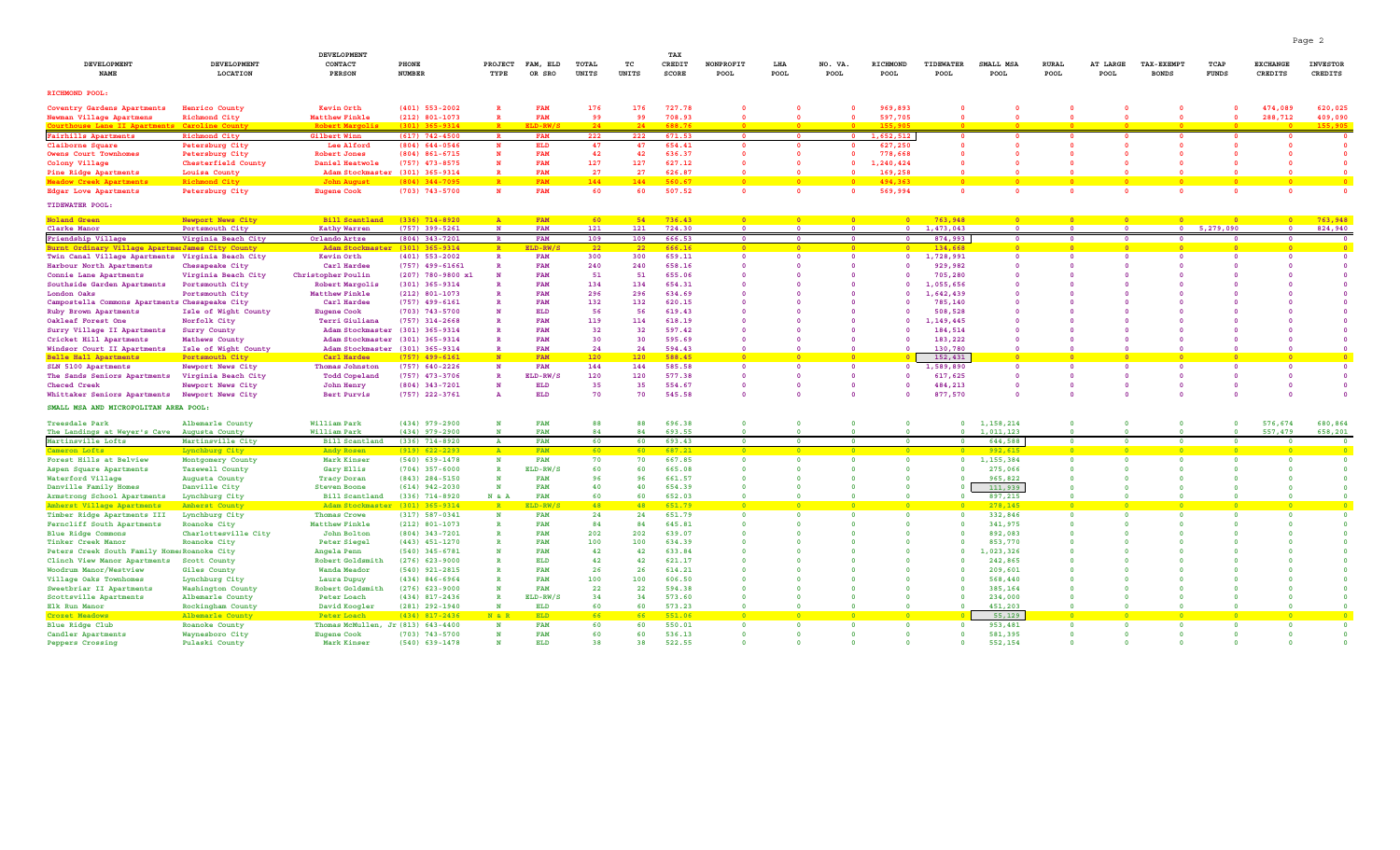|                                                    |                               | DEVELOPMENT                     |                                        |                        |                          |                       |                 | TAX              |                                           |                         |                               |                         |                                  |                                           |                      |                                     |                                   |               |                            |                            |
|----------------------------------------------------|-------------------------------|---------------------------------|----------------------------------------|------------------------|--------------------------|-----------------------|-----------------|------------------|-------------------------------------------|-------------------------|-------------------------------|-------------------------|----------------------------------|-------------------------------------------|----------------------|-------------------------------------|-----------------------------------|---------------|----------------------------|----------------------------|
| DEVELOPMENT<br><b>NAME</b>                         | DEVELOPMENT<br>LOCATION       | CONTACT<br><b>PERSON</b>        | PHONE<br><b>NUMBER</b>                 | <b>PROJECT</b><br>TYPE | FAM, ELD<br>OR SRO       | <b>TOTAL</b><br>UNITS | тc<br>UNITS     | CREDIT<br>SCORE  | NONPROFIT<br>POOL                         | LHA<br>POOL             | NO. VA.<br>POOL               | RICHMOND<br>POOL        | TIDEWATER<br>POOL                | SMALL MSA<br>POOL                         | <b>RURAL</b><br>POOL | AT LARGE<br>POOL                    | <b>TAX-EXEMPT</b><br><b>BONDS</b> | TCAP<br>FUNDS | <b>EXCHANGE</b><br>CREDITS | <b>INVESTOR</b><br>CREDITS |
| RURAL POOL:                                        |                               |                                 |                                        |                        |                          |                       |                 |                  |                                           |                         |                               |                         |                                  |                                           |                      |                                     |                                   |               |                            |                            |
| Treemont Village Apartments                        | Buena Vista City              | Matthew Finkle                  | $(212)$ 801-1073                       | $\mathbb{R}$           | FAM                      | 60                    | 60              | 682.22           | $\overline{0}$                            |                         |                               |                         |                                  |                                           | 246,776              |                                     | $\overline{\mathbf{0}}$           |               | 142,770                    | 202,298                    |
| Dolly Ann Apartments                               | Alleghany County              | Samantha Brown                  | (804) 343-7201 x15                     | $\mathbb{R}$           | <b>FAM</b>               | 108                   | 108             | 669.00           | $\Omega$                                  |                         |                               |                         | $\Omega$                         |                                           | 603,244              |                                     | $\overline{\mathbf{0}}$           | 2,959,562     | $\Omega$                   | 422,837                    |
| Indian Creek Apartments                            | Lancaster County              | Adam Stockmaster (301) 365-9314 |                                        | $\mathbb{R}$           | <b>FAM</b>               | 20                    | 20              | 664.71           |                                           |                         |                               |                         |                                  | $\Omega$                                  | 139,095              |                                     | $\Omega$                          |               | 80,504                     | 97,765                     |
| Woodcrest Apartments                               | Halifax County                | <b>Gary Ellis</b>               | $(704)$ 357-6000                       |                        | ELD-RW/S                 | 40                    | 40              | 648.12           |                                           |                         |                               |                         |                                  |                                           | 179,321              |                                     |                                   |               | 103,349                    | 135,162                    |
| Mill Run                                           | Accomack County               | David Annis                     | $(757)$ 787-2800                       | N & R                  | FAM                      | 26                    | 26              | 647.67           | $\overline{\mathbf{0}}$                   | $\overline{\mathbf{0}}$ | $\overline{0}$                | $\overline{\mathbf{0}}$ | $\overline{\mathbf{0}}$          | $\overline{\mathbf{0}}$                   | 327,442              | $\mathbf{0}$                        | $\mathbf{0}$                      |               |                            |                            |
| Jefferson Union                                    | Wythe County                  | Randy Martin                    | $(276)$ 228-6515                       | N<br>$\overline{R}$    | <b>FAM</b><br><b>FAM</b> | 24<br>48              | 24<br>48        | 636.77<br>628.22 | $\overline{\mathbf{0}}$<br>$\overline{0}$ | $\overline{\mathbf{0}}$ | $\mathbf 0$<br>$\overline{0}$ | $\Omega$                | $\overline{0}$<br>$\overline{0}$ | $\overline{\mathbf{0}}$<br>$\overline{0}$ | 292,197<br>319,178   | $\Omega$                            | $\overline{\phantom{0}}$          |               | $\circ$<br>$\Omega$        | $\overline{0}$             |
| Cedar Square Apartments<br>Commonwealth Apartments | Patrick County<br>Wise County | Samantha Brown<br>Monty Salyer  | (804) 343-7201 x15<br>$(276)$ 395-6104 | $\mathbb{R}$           | <b>FAM</b>               | 26                    | 26              | 624.39           | $\Omega$                                  |                         |                               |                         |                                  |                                           | 205,788              |                                     |                                   |               |                            |                            |
| Angelwood Development Phase II King George County  |                               | <b>Fronce Wardlaw</b>           | $(540)$ 775-3492                       | N                      | FAM                      | 32                    | 32 <sup>2</sup> | 612.41           | $\sqrt{2}$                                |                         | $\sqrt{2}$                    | $\sqrt{2}$              | $\sqrt{2}$                       |                                           | 15,000               | $\sqrt{2}$                          | <b>n</b>                          |               | $\sqrt{2}$                 |                            |
| Riverwood Apartments                               | Westmoreland County           | Jay Reinhard                    | $(212) 801 - 1078$                     | $\mathbb R$            | <b>FAM</b>               | 83                    | 83              | 611.63           | $\overline{0}$                            | $\circ$                 | $\circ$                       | $\overline{0}$          | $\mathbf 0$                      | $\overline{\mathbf{0}}$                   | 516,993              | $\overline{\mathbf{0}}$             | $\overline{\mathbf{0}}$           |               | $\overline{0}$             | $\overline{0}$             |
| Fox Run Apartments                                 | Dickenson County              | Robert Goldsmith                | $(276)$ 623-9000                       | N                      | FAM                      | 32                    | 32              | 601.54           | $\Omega$                                  |                         |                               |                         |                                  |                                           | 518,067              |                                     |                                   |               |                            |                            |
| Angel Court                                        | King George County            | <b>Fronce Wardlaw</b>           | $(540)$ 775-3492                       |                        | <b>FAM</b>               | 24                    | 24              | 587.37           |                                           |                         |                               |                         |                                  |                                           | 323,000              |                                     |                                   |               |                            |                            |
| Toms Brook School Apartments                       | Shenandoah County             | Robert Goldsmith                | $(276)$ 623-9000                       | A                      | <b>FAM</b>               | 23                    | 23              | 577.34           | $\overline{0}$                            |                         |                               |                         |                                  |                                           | 381,870              | $\overline{0}$                      |                                   |               |                            |                            |
| Hunt Ridge III                                     | Rockbridge County             | Alex Fekas                      | $(540)$ 989-0431                       | N                      | <b>FAM</b>               | 38                    | 38              | 513.70           | $\overline{0}$                            |                         | $\Omega$                      |                         | $\Omega$                         |                                           | 351,400              | $\Omega$                            |                                   |               |                            |                            |
| Glasgow Apartments                                 | Madison County                | <b>Eugene Cook</b>              | $(703)$ $743 - 5700$                   | N                      | <b>ELD</b>               | 60                    | 60              | 501.90           | $\Omega$                                  |                         | $\Omega$                      |                         |                                  |                                           | 681,038              | $\Omega$                            |                                   |               |                            |                            |
| TAX-EXEMPT BONDS:                                  |                               |                                 |                                        |                        |                          |                       |                 |                  |                                           |                         |                               |                         |                                  |                                           |                      |                                     |                                   |               | 14,935,620 3,267,287       | 8,842,226                  |
| TIER ONE:                                          |                               |                                 |                                        |                        |                          |                       |                 |                  |                                           |                         |                               |                         |                                  |                                           |                      |                                     |                                   |               |                            |                            |
| Hamilton Place                                     | Portsmouth City               | <b>Kathy Warren</b>             | $(757)$ 399-5261                       | N                      | <b>FAM</b>               | 84                    | 84              | 676.82           |                                           |                         |                               |                         |                                  |                                           |                      | $\Omega$                            | 294,016                           | 809,573       | $\overline{0}$             | 294,016                    |
| TIER TWO:                                          |                               |                                 |                                        |                        |                          |                       |                 |                  |                                           |                         |                               |                         |                                  |                                           |                      |                                     |                                   |               |                            |                            |
| Model Tobacco Apartments                           | Richmond City                 | <b>Ronald Hunt</b>              | $(804)$ 379-8267                       |                        | <b>FAM</b>               | 261                   | 221             | 658.56           | - 0                                       |                         | - 0                           |                         | $\mathbf{0}$                     |                                           | $\Omega$             |                                     | 1,228,615                         | 3,398,177     | $\mathbf 0$                | 1,228,615                  |
| Andover Place Apartments                           | Richmond City                 | <b>Royce Mulholland</b>         | $(212) 661 - 5015$                     |                        | FAM                      | 192                   | 192             | 583.30           | $\Omega$                                  |                         | $\Omega$                      |                         | $\Omega$                         |                                           |                      |                                     | 508,814                           | 1,617,212     |                            | 508,814                    |
| Macedonia Apartments                               | Arlington County              | <b>Curtis Adams</b>             | $(703)$ 486-0626 x17                   |                        | <b>FAM</b>               | 36                    | 36              | 565.54           |                                           |                         |                               |                         |                                  |                                           |                      |                                     | 383,926                           | 2,397,802     |                            | 383,926                    |
| Epworth Manor                                      | Louisa County                 | <b>Eugene Cook</b>              | $(703)$ 743-5700                       |                        | <b>ELD</b>               | 61                    | 61              | 503.19           |                                           |                         | $\Omega$                      |                         |                                  |                                           |                      |                                     | 178,289                           | 283,595       | $\Omega$                   | 178,289                    |
| Chesapeake Apartments                              | Prince William County         | Germano Gomez                   | 410-964-2334                           |                        | <b>FAM</b>               | 184                   | 184             | 492.73           |                                           |                         |                               |                         |                                  |                                           |                      |                                     | 830,603                           | 2,350,000     | $\Omega$                   | 830,603                    |
| DID NOT MEET THRESHOLD:                            |                               |                                 |                                        |                        |                          |                       |                 |                  |                                           |                         |                               |                         |                                  |                                           |                      |                                     |                                   | 10,046,786    |                            |                            |
| Dunsmore Revitalization ProjectStaunton City       |                               | <b>Stu Armstron</b>             | $(434)$ 361-1114                       | A                      | <b>FAM</b>               | 14                    | 14              | 499.51           | $\Omega$                                  |                         |                               |                         |                                  |                                           |                      |                                     |                                   |               |                            |                            |
| Willis Wharf Court                                 | Northampton County            | Jessica Zuniga                  | $(302)$ 235-2500 x11                   | N                      | <b>FAM</b>               | 40                    | 40              | 490.33           | $\Omega$                                  |                         |                               |                         |                                  |                                           |                      |                                     |                                   |               |                            |                            |
| Coventry Apartments                                | Greensville County            | <b>Eugene Cook</b>              | $(703)$ 743-5700                       | N                      | <b>FAM</b>               | 60                    | 60              | 477.44           | $\overline{0}$                            |                         | $\overline{0}$                |                         |                                  |                                           | $\circ$              |                                     |                                   |               |                            |                            |
| Galway Aparments                                   | Staunton City                 | <b>Eugene Cook</b>              | $(703)$ 743-5700                       | N                      | <b>FAM</b>               | 60                    | 60              | 470.97           | $\Omega$                                  |                         | $\Omega$                      |                         | $\Omega$                         |                                           | $\Omega$             | $\Omega$                            | $\Omega$                          |               |                            |                            |
| Victory Village                                    | Portsmouth City               | Daniel Heatwole                 | $(757)$ 473-8575                       | N                      | <b>FAM</b>               | 132                   | 27              | 354.67           | $\Omega$                                  |                         |                               |                         |                                  |                                           |                      |                                     |                                   |               |                            |                            |
| DISQUALIFIED:                                      |                               |                                 |                                        |                        |                          |                       |                 |                  |                                           |                         |                               |                         |                                  |                                           |                      |                                     |                                   |               |                            |                            |
| Cotton Mill Apartments                             | Patrick County                | Gary Ellis                      | $(704)$ 357-6000                       | $\mathbb{R}$           | <b>ELD</b>               | 39                    | 39              |                  | $\overline{0}$                            |                         | $\overline{0}$                |                         | $\overline{0}$                   |                                           | $\overline{0}$       |                                     |                                   |               |                            |                            |
| WITHDRAWN:                                         |                               |                                 |                                        |                        |                          |                       |                 |                  |                                           |                         |                               |                         |                                  |                                           |                      |                                     |                                   |               |                            |                            |
| Danville Family Homes                              | Danville City                 | <b>Steven Boone</b>             | $(614)$ 942-2030                       | N                      | <b>FAM</b>               | 40                    | 40              | 654.39           | $\mathbf 0$                               | $\Omega$                | $\mathbf 0$                   | $\Omega$                | $\mathbf 0$                      |                                           | $\mathbf 0$          |                                     |                                   |               |                            |                            |
|                                                    |                               |                                 |                                        |                        |                          |                       |                 |                  | 2,025,994<br>2,182,550                    | 903,457<br>1,099,402    | 2,238,765<br>2,318,915        | 1,723,503<br>2,080,400  | 2,236,991<br>2,873,774           | 2,169,337<br>2,451,824                    | 1,168,436            | 644,588<br>1, 319, 549 14, 326, 414 |                                   |               |                            |                            |
|                                                    |                               |                                 |                                        |                        |                          |                       |                 |                  | 156,556                                   | 195,945                 | 80,150                        | 356,897                 | 636,783                          | 282,487                                   | 151,113              | 1,215,343                           |                                   |               |                            |                            |
| TIER ONE AT-LARGE POOL:                            |                               |                                 |                                        |                        |                          |                       |                 |                  |                                           |                         |                               |                         |                                  |                                           |                      |                                     |                                   |               |                            |                            |
| Martinsville Lofts                                 | Martinsville City             | <b>Bill Scantland</b>           | $(336)$ $714 - 8920$                   |                        | <b>FAM</b>               | 60                    | 60              | 693.43           |                                           |                         |                               |                         |                                  |                                           |                      | 644,588                             |                                   |               | 400,181                    | 315,305                    |
| Fairhills Apartments                               | Richmond City                 | Gilbert Winn                    | $(617)$ 742-4500                       |                        | FAM                      | 222                   | 222             | 671.53           |                                           |                         |                               |                         |                                  |                                           |                      | 1,652,512                           |                                   |               |                            |                            |
| Friendship Village                                 | Virginia Beach City           | Orlando Artze                   | $(804)$ 343-7201                       | $\mathbb{R}$           | FAM                      | 109                   | 109             | 666.53           | $\Omega$                                  |                         |                               |                         |                                  |                                           |                      | 874,993                             |                                   |               |                            |                            |
| City Center South Senior ApartrFalls Church City   |                               | <b>Rob Fossi</b>                | $(202)$ 552-2507                       |                        | <b>ELD</b>               | 66                    | 66              | 656.73           |                                           |                         |                               |                         |                                  |                                           | $\Omega$             | 750,000                             | $\Omega$                          |               |                            |                            |
| Mill Run                                           | Accomack County               | David Annis                     | $(757)$ 787-2800                       | N & R                  | <b>FAM</b>               | 26                    | 26              | 647.67           |                                           |                         |                               |                         |                                  |                                           | $\Omega$             | 327,442                             | $\Omega$                          |               |                            |                            |